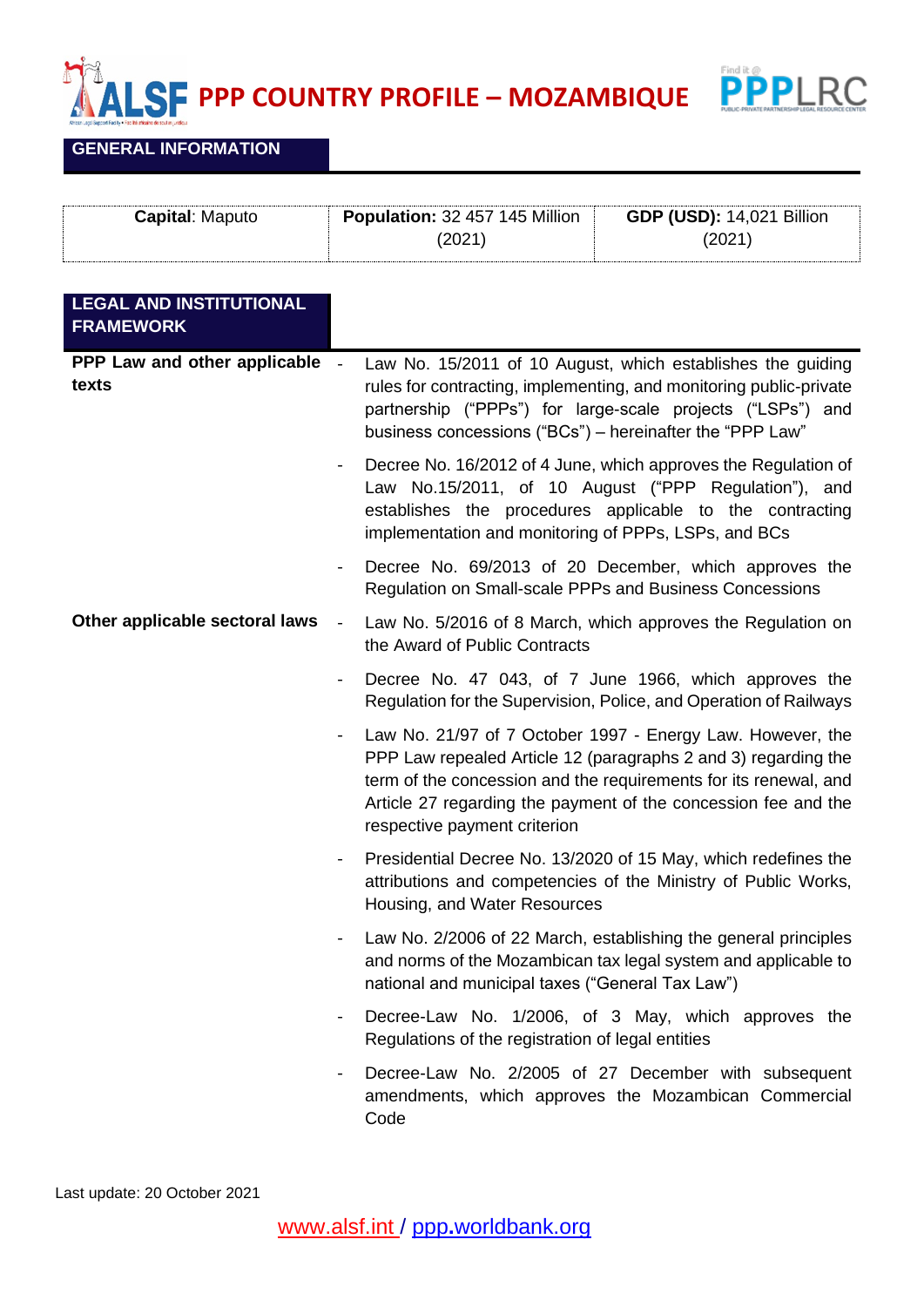**PPP COUNTRY PROFILE – MOZAMBIQUE**

**PPPLRC** 

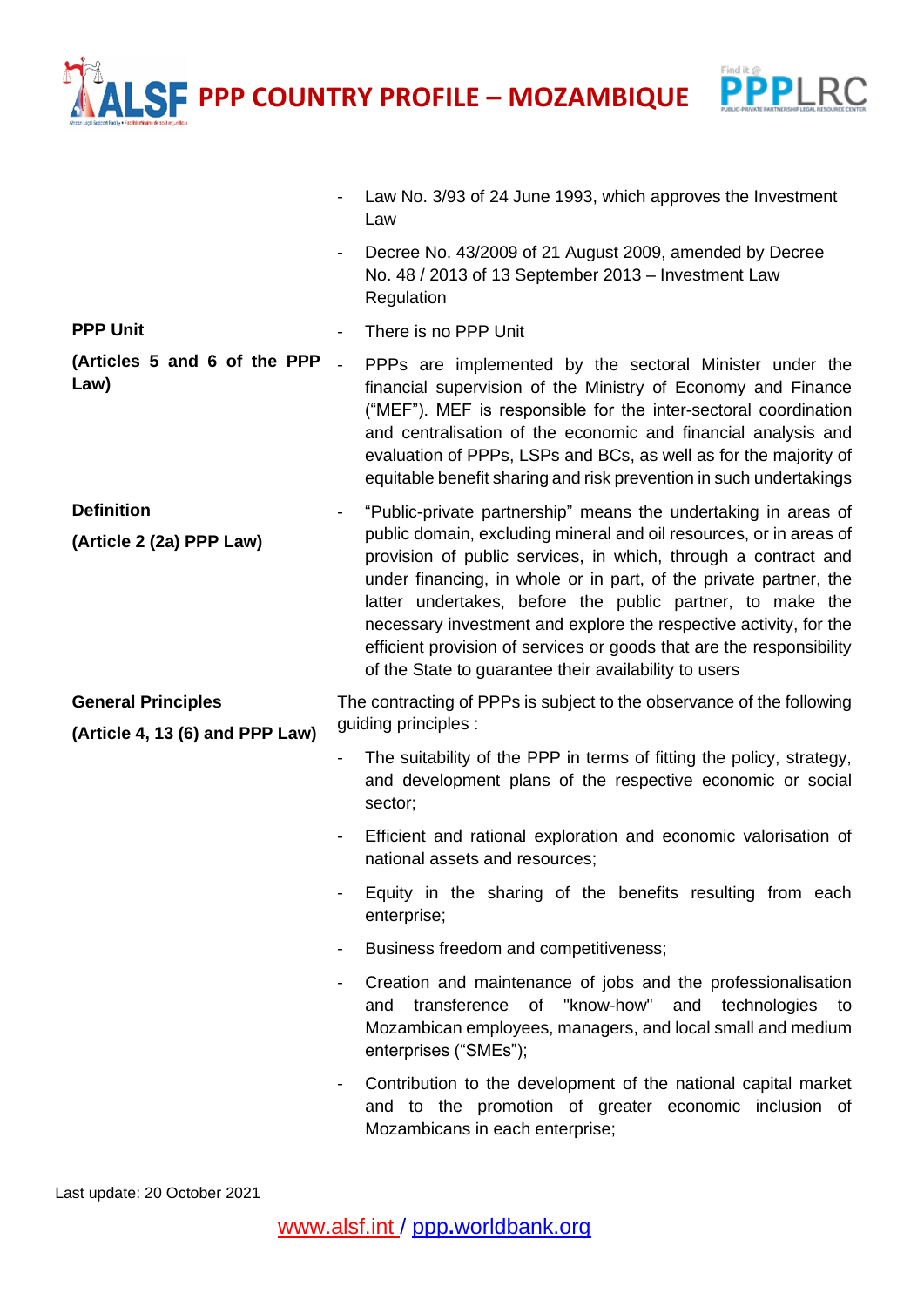**PPP COUNTRY PROFILE – MOZAMBIQUE**



**Tendering and Contracting procedures/Choice of the private partnership** 

**(Article 13 PPP Law and Article 6 Decree 69/2013)**

- Principles of legality, purpose, reasonableness, proportionality, pursuit of public interest, transparency, publicity, equality, competition, impartiality, good faith, stability, motivation, integrity and suitability, accountability, good economic and financial management, celerity;
- General principles on risk prevention and mitigation by the parties during all project cycles.
- The general legal regime for contracting PPPs is that of a public tender, applying, subsidiarily, the rules governing public contracts. The public tender comprises the following stages: (i) launching and publication of the tender; (ii) presentation of the tender stages; (iii) analysis and hearing of the proposals; (iv) award; and (v) conclusion of the contract
- In view of the public interest and provided that the legal requirements are met, the PPP contracting may take the form of a public tender with pre-qualification or a two-stage tender
- In certain duly justified situations and as a measure of last resort subject to the prior express authorization of the Government, the contracting of the PPP undertaking may, exceptionally, take the form of negotiation and direct award
- Unsolicited proposals are subject to public bidding aimed at the assessment or adequacy of technical terms and quality, price, and other conditions offered by the bidder, enjoying the right and margin of preference of 15% in the evaluation of technical and financial proposals resulting from this request and without the right to compensation for costs incurred in preparing the proposal
- **(Articles 5 and 6 Decree 16/2012, and Articles 3 and 4**  Before any PPP is launched, it is compulsory to undertake the respective technical, environmental, and economic-financial feasibility studies, including the analysis and monitoring of the sharing of benefits and the assumption and prevention of risks
- **Negotiation and Signature of (Articles 13, 19 and 21 Decree**  The analysis and evaluation, as well as the negotiation of the bidders' proposals, is carried out by a jury appointed by the entity responsible for the sector, which must include representatives from the Ministry of Economy and Finance, the Ministries for the Coordination of Environmental Action and Labour, and the Bank of Mozambique
	- Approval of the PPP, as well as the respective contract, shall take due account of the analysis, conclusions, and recommendations contained in the report drawn up by the jury and shall be decided by the competent body

**Project Evaluation**

**Decree 69/2013)**

**PPP Contracts**

**16/2012)**

Last update: 20 October 2021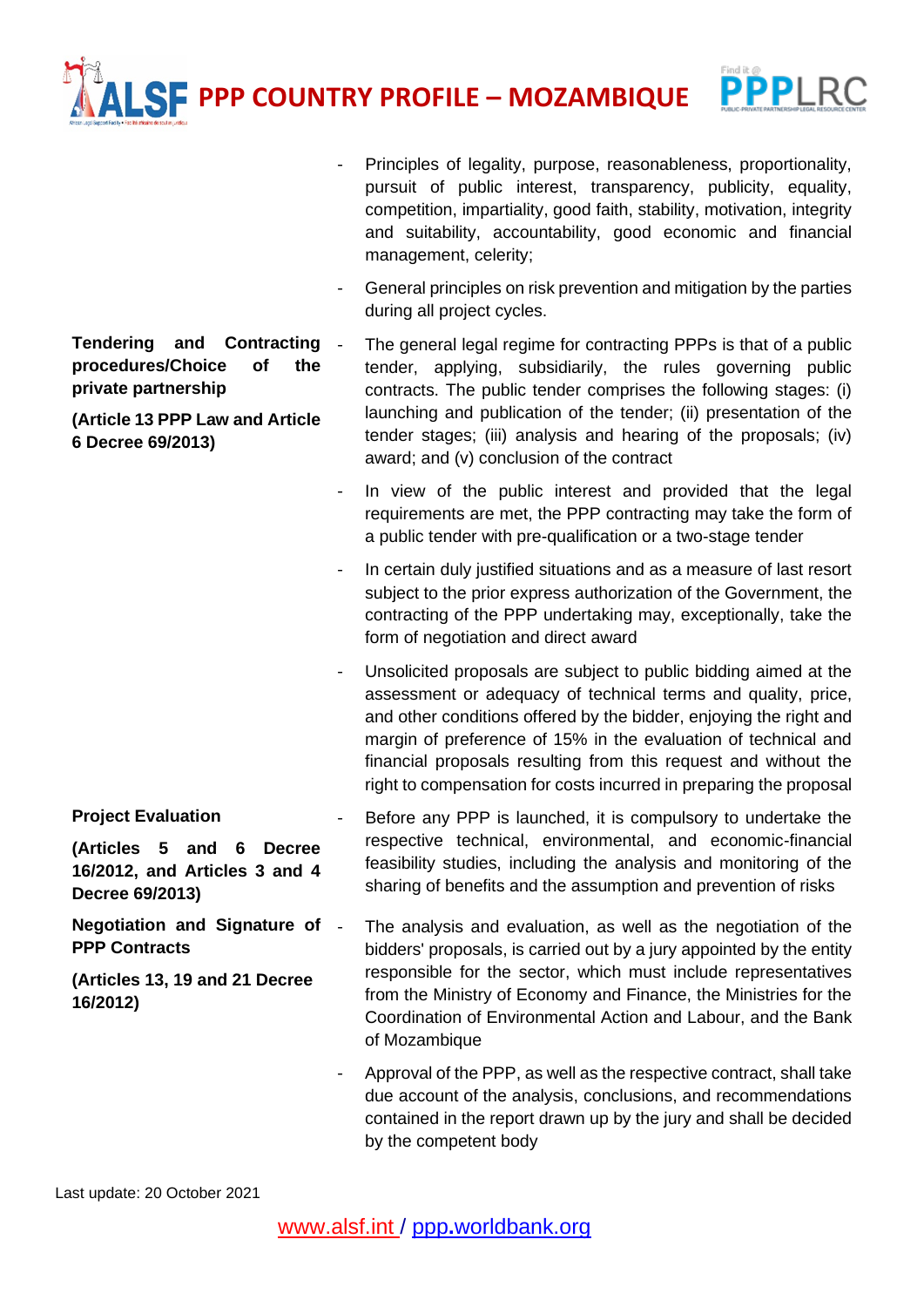**PROFILE** – **MOZAMBIQUE** 

- No specific provision in the law regarding the signature



| Rights and Obligations of the -<br>public partner                                    |                | The public partner retains property rights over the public domain<br>assets that comprise the PPP, including the land resource                                                                                                                                                                                                                                                                            |
|--------------------------------------------------------------------------------------|----------------|-----------------------------------------------------------------------------------------------------------------------------------------------------------------------------------------------------------------------------------------------------------------------------------------------------------------------------------------------------------------------------------------------------------|
| (Article 14, 15 (1) 25 PPP Law,<br><b>Article 43 Decree 16/2012)</b>                 |                | Obligation to prevent and mitigate political and legislative risks,<br>conflicts of interest of an institutional and land concession, and<br>planning nature                                                                                                                                                                                                                                              |
|                                                                                      |                | Right to redeem the contract based on ponderous reasons of<br>public interest, defence of public interest, health, order, and<br>security, duly founded in the terms of the law and of the contract                                                                                                                                                                                                       |
| <b>Rights and Obligations of the</b><br>private partner                              | $\blacksquare$ | Obligation to prevent and mitigate risks inherent/deriving from<br>technical,<br>professional,<br>technological,<br>commercial,<br>or<br>management capacity                                                                                                                                                                                                                                              |
| (Articles 15(1) 21 (6) and 25 (2)<br>PPP Law, Article 43 (5) Decree<br>16/2012)      |                | The private partner in cases of transfer of its contractual and<br>statutory position to another party requires express consent                                                                                                                                                                                                                                                                           |
|                                                                                      |                | The private partner has the right to compensation in cases of<br>termination of the contract for reasons of defence of public<br>interest, health, order, and security, for which it is not responsible                                                                                                                                                                                                   |
| Obligations of both public and<br>private partners<br>(Article 44 Decree 16/2012)    | $\blacksquare$ | Both the private and the public partner may be required to<br>compensate the other party for damages and losses resulting<br>from the termination of a PPP contract                                                                                                                                                                                                                                       |
|                                                                                      |                | In the event of termination of the contract for reasons attributable<br>to the private party, the private partner will forfeit the guarantee<br>previously provided to ensure the proper performance of the<br>obligations undertaken under the PPP, without prejudice to the<br>compensation owed to the public partner for losses and damages<br>resulting from such forced termination of the contract |
|                                                                                      |                | In the event of termination of the contract for reasons attributable<br>to the public partner, the public partner shall compensate the<br>private partner under the general terms of the law, if no other<br>specific criteria have been fixed by the parties in the contract, in<br>addition to the obligation to return the guarantee in force provided<br>by the private partner                       |
| <b>Law/Dispute</b><br><b>Applicable</b><br><b>Resolution</b><br>(Article 39 PPP Law) |                | The dispute resolution is processed under the terms contractually<br>defined between the contracting parties, observing the legislation<br>in force. The PPP contract may privilege the resolution of<br>emerging conflicts via mediation and arbitration.                                                                                                                                                |